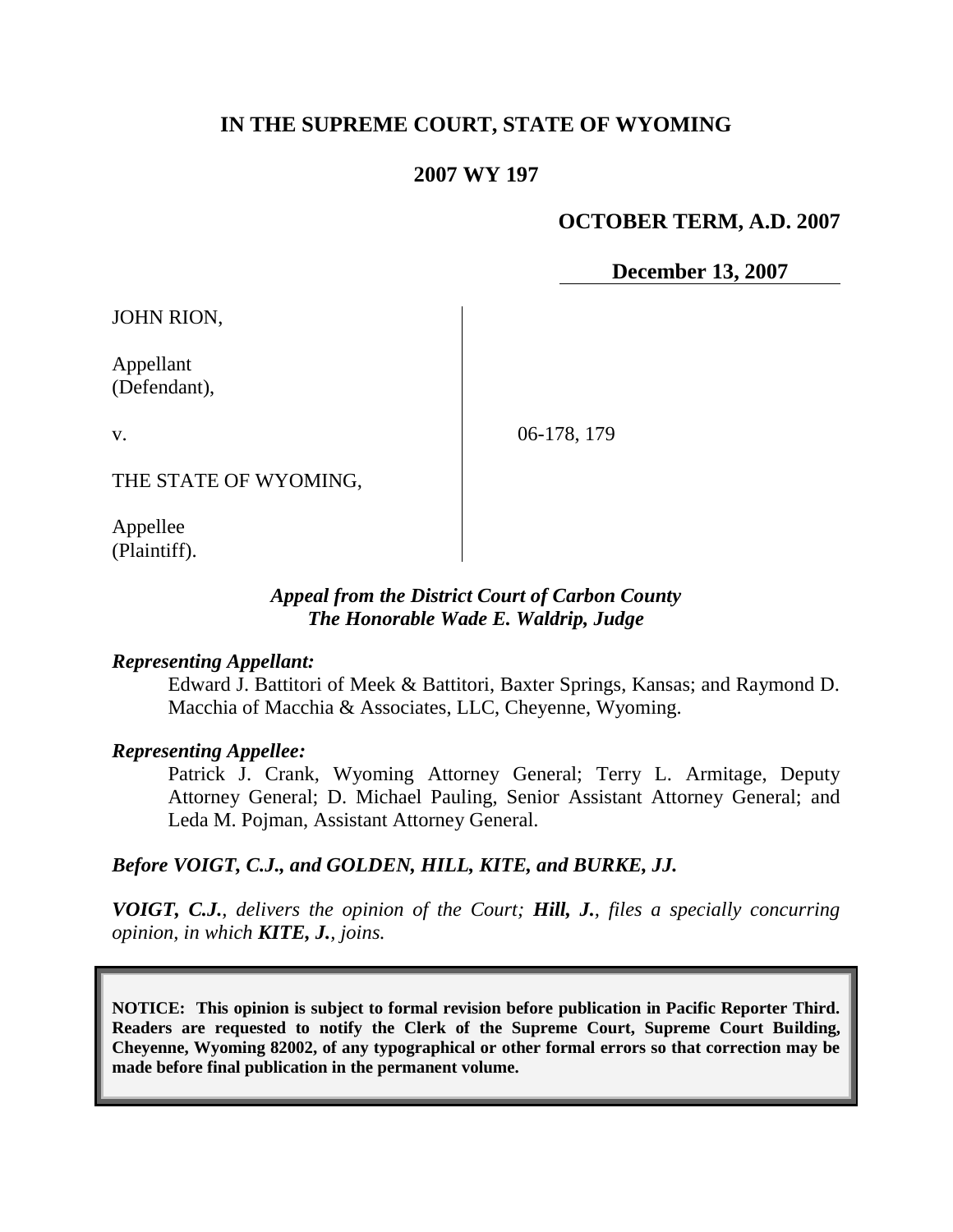# **VOIGT, Chief Justice.**

 $\overline{a}$ 

[¶1] The appellant appeals from his convictions for arson and felony property destruction on the ground that his trial counsel was ineffective. Pursuant to *Calene v. State*, 846 P.2d 679, 692 (Wyo. 1993), this Court granted the appellant's Motion for Remand to Determine Ineffective Assistance of Trial Counsel. The hearing upon remand took place in the district court on April 12, 2007. Four witnesses, including defense trial counsel, testified at the hearing, the transcript of which is 120 pages in length. On April 24, 2007, the district court issued a detailed eleven-page Decision Letter in which each of the allegations of ineffectiveness was individually considered and rejected. An Order Upon Evidentiary Hearing was entered on May 15, 2007, in which the district court concluded that, because trial counsel's performance was reasonable and acceptable, there was no need to address the issue of prejudice.<sup>1</sup>

[¶2] In reviewing the decision of the district court after remand, we defer to the district court's findings of fact unless they are clearly erroneous, but we conduct a *de novo* review of the district court's conclusions of law, the latter of which includes the question of whether counsel's conduct was deficient. *Strandlien v. State*, 2007 WY 66, ¶ 20, 156 P.3d 986, 992 (Wyo. 2007). It is of particular significance in the present case that the appellant bears the burden of proving deficient conduct, that there is a strong presumption that counsel's performance was competent, and that "we will not consider claims unsupported by cogent argument or pertinent authority." *Frederick v. State*, 2007 WY 27, ¶ 30, 151 P.3d 1136, 1146 (Wyo. 2007), quoting *Martinez v. State*, 2006 WY 20, ¶ 31, 128 P.3d 652, 665 (Wyo. 2006).

[¶3] Despite the availability of the evidence from the remand hearing, despite bearing the burden of proof, and in the face of the above-recited standard of review and the district court's detailed decision letter, the appellant has presented to this Court only two and one-half pages of very generalized argument supporting his allegations of ineffective assistance of counsel. In effect, his brief is nothing more than a recitation of the allegations themselves, with no analysis of either the allegedly deficient conduct, or any prejudice that might have resulted therefrom. Consequently, we summarily affirm the determinations of the district court and the appellant's convictions.

<sup>&</sup>lt;sup>1</sup> In determining claims of ineffective assistance of counsel, we apply the two-prong test established in *Strickland v. Washington*, 466 U.S. 668, 686, 104 S.Ct. 2052, 2064, 80 L.Ed.2d 674 (1984), wherein the appellant must show (1) that counsel's performance was deficient, and (2) that prejudice resulted. *Frederick v. State*, 2007 WY 27, ¶ 30, 151 P.3d 1136, 1146 (Wyo. 2007).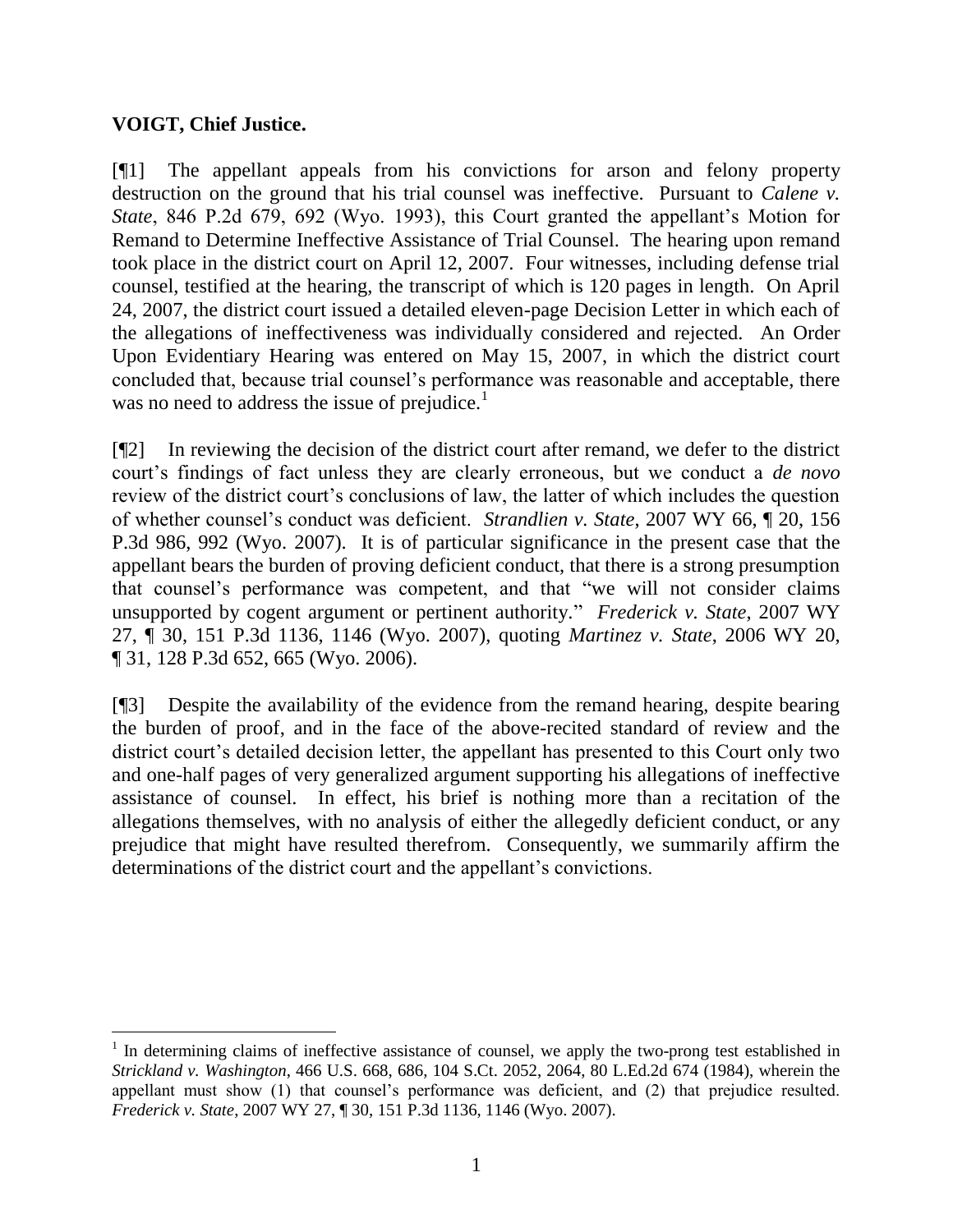# **HILL, Justice**, specially concurring, with whom **KITE, Justice**, joins.

[¶4] I agree that Rion's convictions should be affirmed, but I would address the issue he raised on its merits. In essence, the majority affirms, "summarily," on the basis that because appellate counsel were ineffective in presenting to this Court the issue of trial counsel ineffectiveness, our precedents make it unnecessary to give that issue any substantive consideration. In my view, that disposition deprives Rion of review of his contention that his trial attorney was ineffective, on the basis that his appellate counsel were also ineffective.

[¶5] This matter was docketed in this Court on August 1, 2006. The filing of the notice of appeal in Rion's case was not completed in accordance with the Wyoming Rules of Appellate Procedure and, hence, appellate counsel was sanctioned. In the year 2006, Rion's appellate counsel filed four motions to extend the time to file a brief and those motions were granted by the Court. However, on January 3, 2007, after those events had occurred, we remanded this case to the district court to conduct a hearing on the matter of ineffective assistance of counsel pursuant to our decision in *Calene v. State*, 846 P.2d 679 (Wyo. 1993). W.R.A.P. 21 (Supp.2007) now sets out the procedure for such a hearing. The briefing schedule was stayed during the remand.

[¶6] The *Calene* hearing was conducted on April 12, 2007. The result of the hearing (the district court's decision letter) was received by this Court on May 9, 2007, and a subsequent order effectuating the district court's findings and conclusions was received by this Court on May 15, 2007. By order entered on May 17, 2007, a new briefing schedule was established. In that order, Rion was allowed 30 days in which to file his brief, rather than the usual 45 days allowed by W.R.A.P. 7.06(a). That order also stated that Rion would not be allowed any *additional* extensions of time to file his brief.

[¶7] However, Rion did file a motion for an extension of time in mid-June of 2007, premised on the disruption to one of his appellate counsel's life by flooding in Kansas. Rion had two attorneys representing him in this appeal, one from Wyoming and one from Kansas. That motion was identified by the Court as a fifth request for extension of time to complete Rion's brief, although this was a new briefing schedule that required the access to the materials developed at the *Calene* hearing. The extension was granted allowing Rion until July 18, 2007, to file his brief. In bold type, the order granting that extension stated that, "…**no further requests for extensions of time will be considered**." Nonetheless, on June 26, 2007, Rion filed yet another motion for an extension of time of 13 days (until July 31, 2007), to file his brief, because appellate counsel had not yet obtained a copy of the transcript of the *Calene* hearing and needed it to complete Rion's brief. This motion was identified as a sixth request for an extension. By order entered on June 27, 2007, that motion was denied. The transcript of the *Calene* hearing was completed and filed in the district court on Friday, July 2, 2007. Rion's brief was timely filed on July 17, 2007.